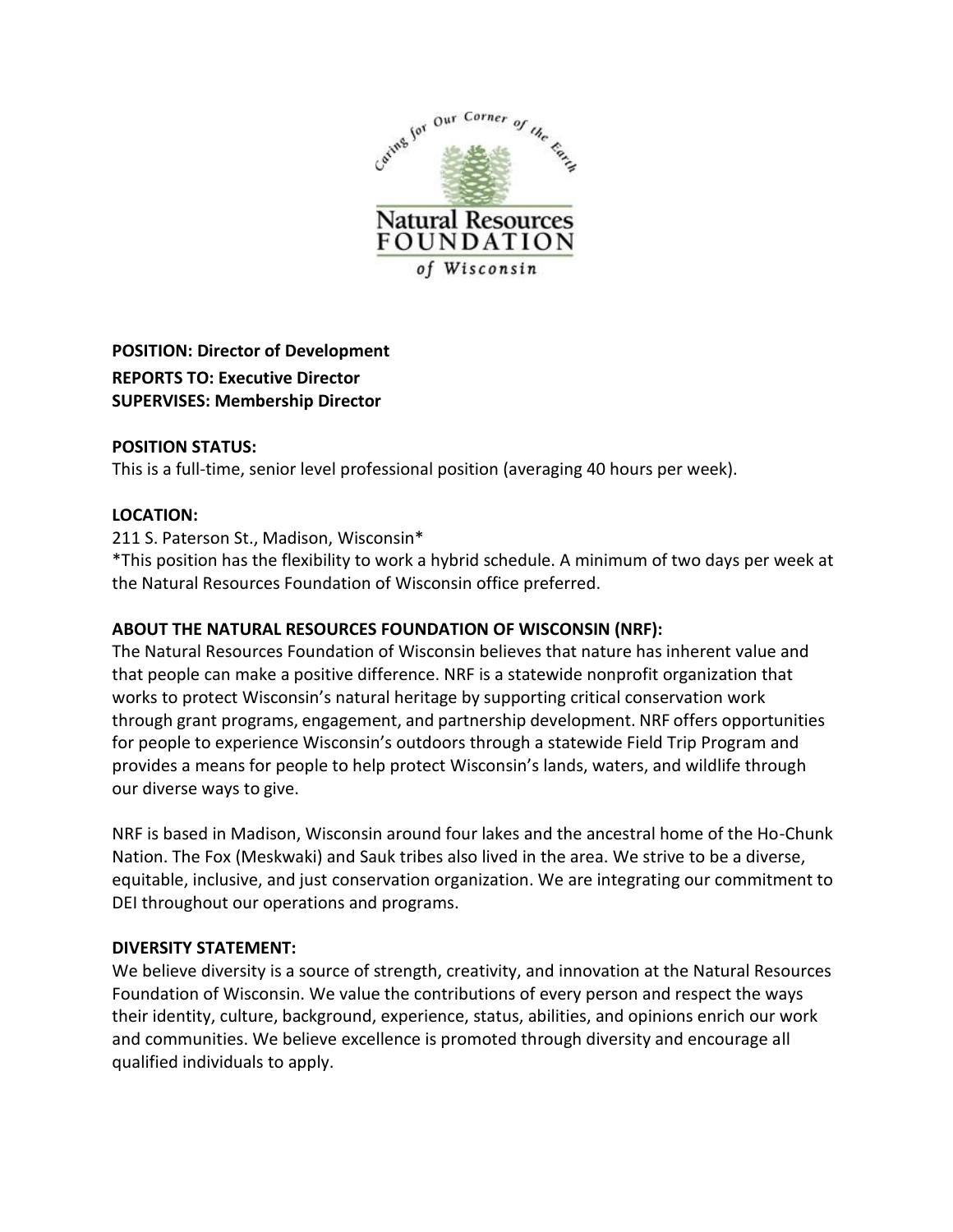## **POSITION OVERVIEW:**

The Natural Resources Foundation seeks an enthusiastic, charismatic, innovative, organized, and responsible individual with an appreciation for nature and the environment to join its team. The Director of Development, along with the executive director, is responsible for planning, implementing, and overseeing NRF's fundraising initiatives and activities to support its programs and operations and build financial resilience for the future.

The Director of Development, in collaboration with the executive director, board of directors, and NRF Donor Relations Committee works to create and sustain relationships with individuals, businesses, foundations, and agencies to secure funding to achieve our mission and meet our \$1.1 M operating budget.

The Director of Development will collaborate with individuals and organizations to direct funding through our diverse ways to give, which include outright and planned gifts for NRF and our conservation programs, as well as creating spend down funds or permanently endowed funds held within NRF's Wisconsin Conservation Endowment – a portfolio of 100+ funds that provide sustainable funding for Wisconsin's lands, waters, and wildlife.

The Director of Development will also support the expansion of a donor community and fundraising approach that aligns with our commitment to diversity, equity, inclusion, and justice. We strongly encourage applications from individuals who have a passion for conservation and the work outlined below, even if their professional experience does not align perfectly with the experiences listed. The Natural Resources Foundation of Wisconsin supports paid professional development opportunities and training and encourages support from fellow staff members.

# **PRIMARY RESPONSIBILITIES:**

### ❖ **Advancement, Development, & Fundraising**

- Set and meet ambitious annual revenue goals, steering NRF's overall fundraising strategy to secure and maintain diverse funding sources and support annual needs and long-term organizationalresilience.
- Identify new strategies and areas of emphasis, based on up-to-the moment awareness of the national funding landscape and opportunities, demographic and giving trends, best practices, and emerging data.
- Lead NRF's fundraising efforts, working collaboratively with the executive director, director of conservation programs, communications director, and program staff.
- Manage an annual portfolio of approximately 100-120 donors and prospects.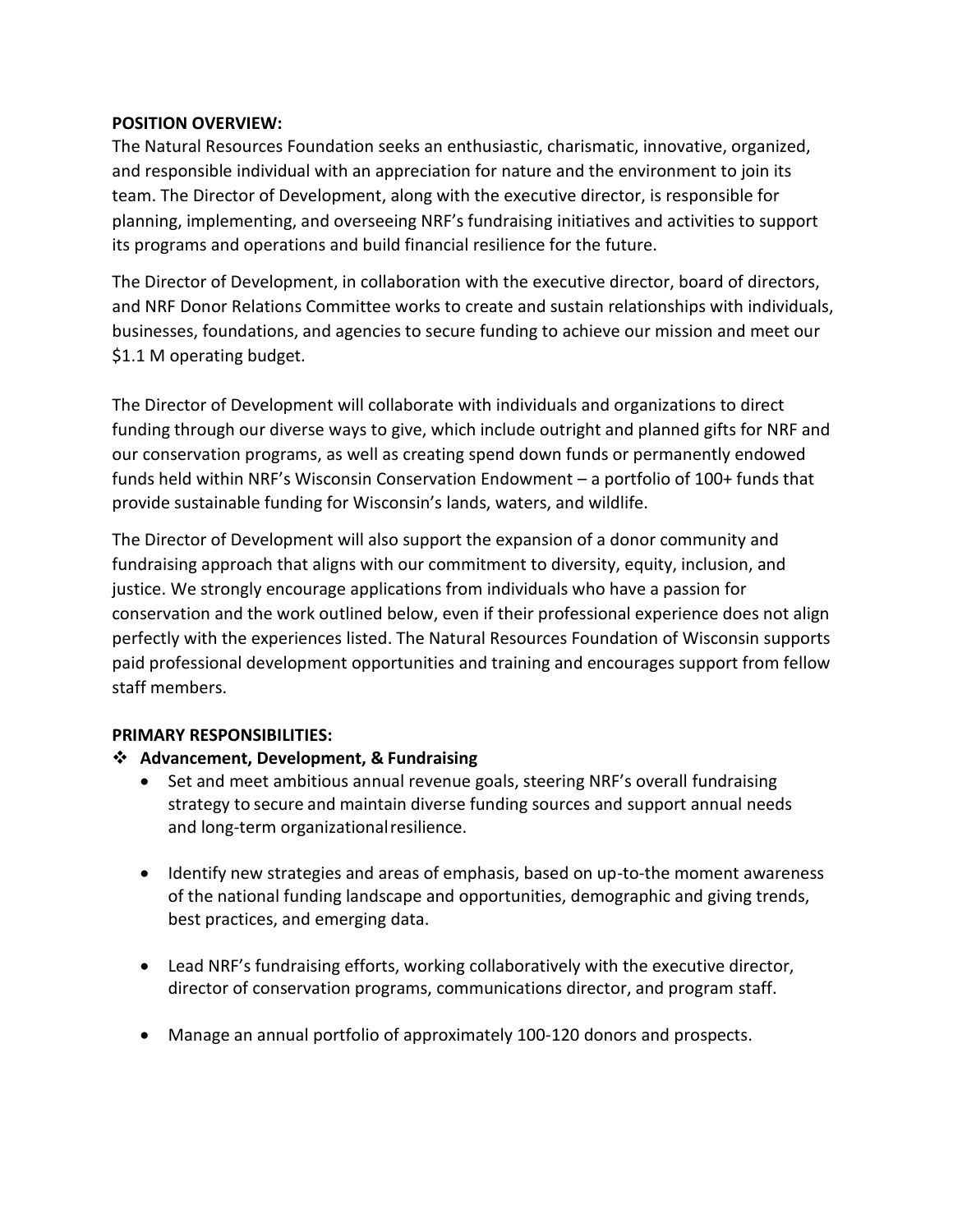- Produce and distribute major donor cultivation and stewardship communications including personal thank you correspondence, thank you calls, written updates and impact reports.
- In collaboration with the executive director and key staff, shape and presentan ambitious revenue budget for board of directors' approval.
- Work with the executive director, communications director, and key staff to ensure accurate and compelling communications are developed that represent NRF in donor forums effectively.
- Coordinate with the executive director and other key staff tocraft effective program asks that direct fundraising where it is needed most.
- Be fluent in NRF's work and impact on Wisconsin's lands, waters, andwildlife.
- Stay abreast of trends and changes in conservation philanthropy, ensuring that NRF's development work is nimble, innovative, and effective within our rapidly changing landscape.

# ❖ **Organizational Leadership**

- Contribute to the organization-wide implementation of fundraising goals and strategies within NRF's Strategic Plan.
- Set and lead the agenda for the fundraising department, including the development, implementation, and progress reporting of three-year strategic plan goals and one-year targets that align with overall organization priorities.
- Serve on relevant internal teams/committees that engage with fundraising and serveas the staff liaison for the Board of Director's Donor Relations Committee.
- Embrace and foster NRF's organizational culture that is consistent with our mission and values and model a supportive work environment, work-life balance, and a commitment to diversity, equity, inclusion, & justice.

# ❖ **Other Duties as Required**

# **MINIMUM QUALIFICATIONS:**

- A commitment to NRF's mission and values.
- At least five years relevant nonprofit development/advancement or foundation philanthropy experience.
- A proven history of major gift solicitation from individual donors.
- Comfort engaging with donors and prospective donors on a regular basis in-person, via Zoom, or phone.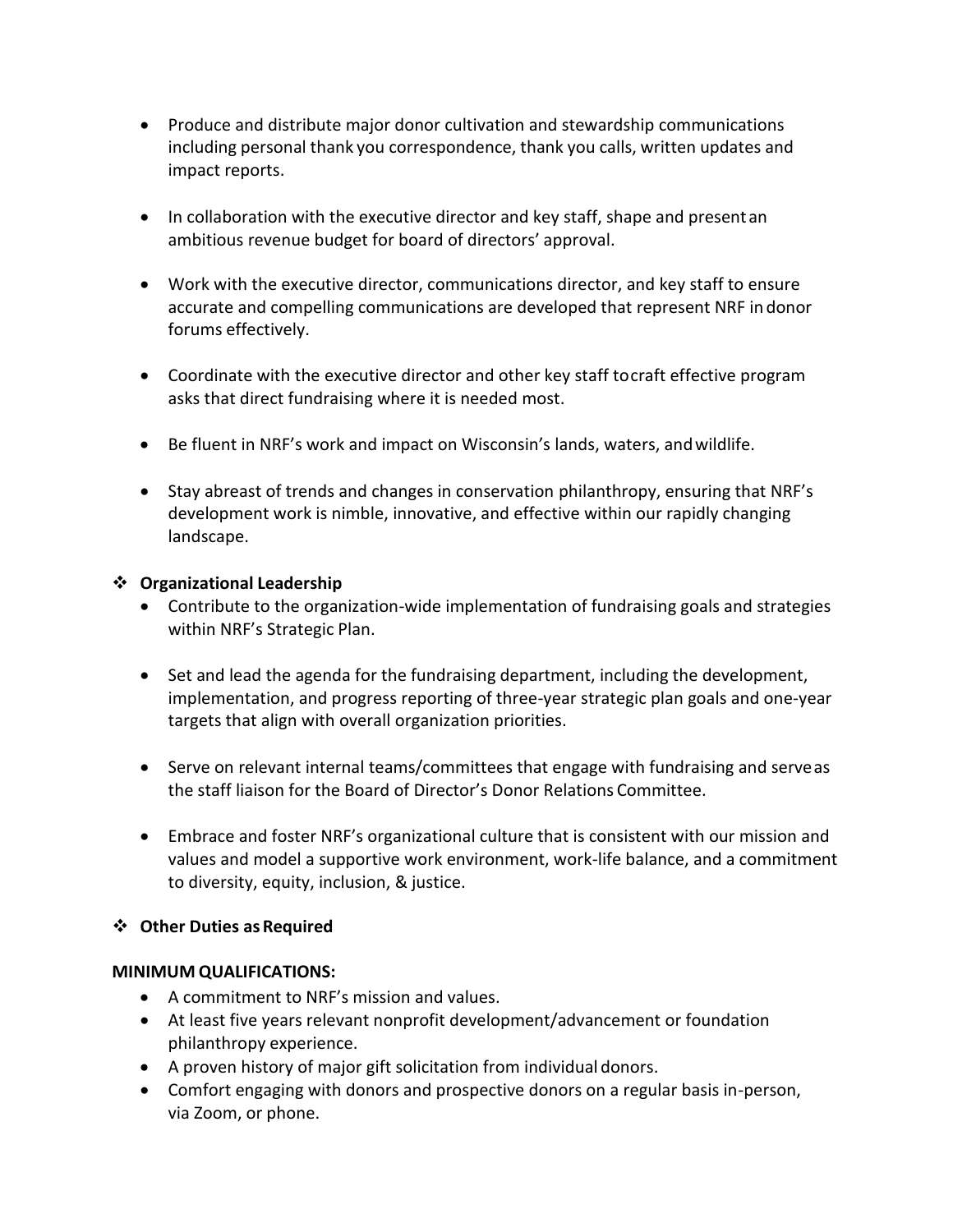#### **PREFERRED QUALIFICATIONS:**

- Experience building and maintaining long-term relationships with fundraising constituents.
- Effective organizational and project managementskills.
- Strong client service orientation and attention to detail.
- Working knowledge and use of MS Office Suite and donor database management tools.
- Donor research experience.
- Knowledge of and love for Wisconsin.
- Experience working directly with aboard of directors and executive leadership.
- Supervisory experience.
- Experience managing budgets and teams.

## **SKILLS & ABILITIES:**

- Demonstrated expertise in nonprofit fundraising systems and best practices with deep and current knowledge of the overall philanthropic field and how strategies fit together.
- Excellent oral and written communication abilities including experience in effectively crafting solicitations, including both written and in person "asks."
- An awareness and sensitivity to the needs and concerns of individuals from diverse cultures, backgrounds, and orientations.
- Expertise in donor communications, including donor acquisition, and strategies for donor stewardship and engagement.
- Experience and knowledge of equity-centered and donor-centered fundraising principles.
- Aptitude for creating compelling narratives around conservation science.
- Available to periodically attend/participate in NRF events and programs, with occasional work on nights and weekends
- Ability to work periodically in natural environments and outdoor weather conditions
- Capacity to collaborate with financial experts and data.

# **SALARY RANGE & BENEFITS:**

- \$70,000 to \$85,000 per year to start, based on experience and qualifications
- 16 days paid time off
- Flexible, hybrid work schedule
- Private office
- Free parking
- Office on Capital City Bike Trail
- Ten paid holidays
- GHC health & Delta dental insurance (NRF pays 75% of individual health & dental insurance premiums)
- Life, short-term and long-term disability insurance (NRF pays 100% of basic premium)
- Two paid NRF Field Trips
- 403(b) retirement plan 4% contribution
- Flexible spending account
- Madison Metro Bus Commuter Pass
- We encourage life-long learning and support ongoing professionaldevelopment